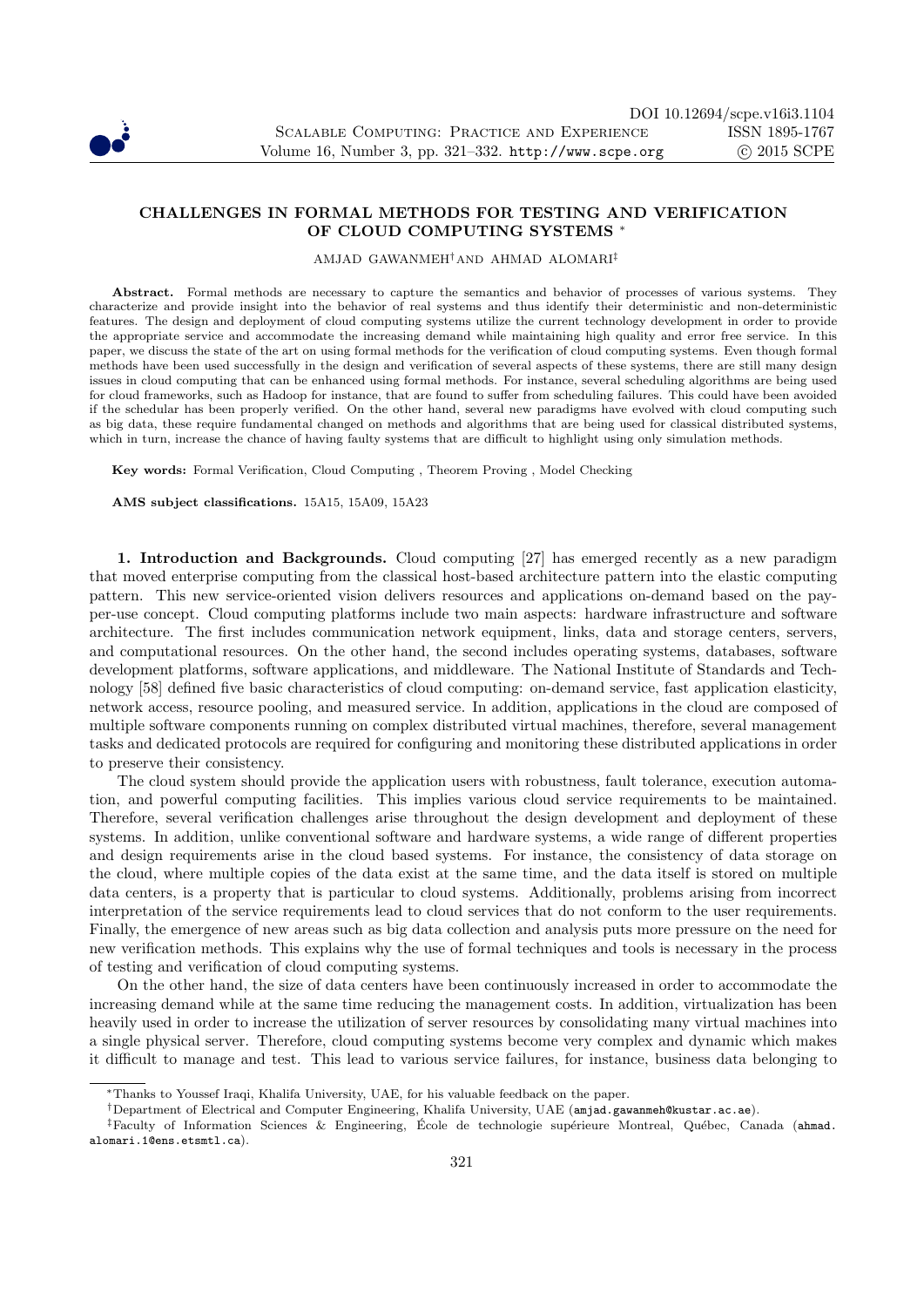## 322 A. Gawanmeh and A. Alomari

5,700 customers were lost due to the execution of improper operations which occurred at Firstserver Inc. [47]. Amazon Web Services, as another example, halted their services because of invalid configuration changes to their network paths [7]. This incidents happen due to hidden flaws in the cloud system designs that only become visible only after the occurrence of service faults. In order to prevent such situations, thorough testing and verification is required. On the other hand, it has been shown that scheduling algorithms that are being used for cloud frameworks, such as Hadoop for instance, can suffer from scheduling failures due to unforeseen changes in the cloud environments [72]. Conventional simulation methods that are used for this purpose cannot provide full coverage for complex systems, therefore, formal methods are used in addition to simulation to improve the quality and the reliability of cloud systems.

Formal methods [2] use mathematical models for the analysis of computing, communication, and industrial systems in order to establish system correctness with mathematical rigor. Formal methods are highly recommended verification techniques for safety critical systems. Research in formal methods has recently led to the development of promising verification techniques that facilitate the early detection of defects and hence enhance the design quality. These techniques are accompanied by powerful tools that can automate various verification steps which have been successfully used for the analysis of a variety of complex systems [18]. Besides, it has been shown that formal verification would have revealed the exposed defects in, e.g., the Ariane-5 missile, Mars Pathfinder, Intel Pentium II processor, and Therac-25 therapy radiation machine [12]. Existing formal methods include: theorem proving, model checking, and equivalence checking. While the first two have been used recently for the formal verification of cloud systems, the equivalence checking method have only been used in narrow research areas such as digital systems. All formal methods are based on formal syntax and formal semantics, on the other hand, other verification methods adopted formal syntax and allowed informal semantics. These methods are called semi-formal verification methods in the literature.

In this paper, we survey the use of formal methods on testing and verification of cloud systems. This work provides a state of the art reference for reasoning about the correctness of the operation of these systems within their environments. In addition, we identify several open issues in the area and propose directions to handle them. The rest of the paper is organized as follows: Section 2 present theorem proving based methods. In Section 3, we present model checking based methods. Section 4 presents semi-formal methods and other models. In Section 5, we address and discusses open issues. Finally, Section 6 concludes the paper.

2. Theorem proving. Theorem proving [49] is a formal verification method where mathematical logic is used to formulate a theorem about the correctness of a design, then a general purpose theorem-prover is used to construct the proof. The theorem can be expressed using the first-order logic where the proofs can be conducted automatically. Second and higher-order logics are more expressive, and thus can be used to model more complex systems. However, user interaction is required to guide the proof tools. The disadvantage of theorem proving is the need for user interaction to guide the proof tools, and hence, it cannot be fully automated.

The use of theorem proving in modeling and verification of cloud computing systems is very recent. In [42], the authors used Coq [15] formal reasoning system to define and reason about a framework for rewriting Service Level Agreements (SLAs) using set theory to enable efficient co-location in a cloud setting. The authors showed that the framework is consistent with respect to its semantics by providing machine-verified proofs. The work in [6] also used Frama-C software verification tool and Coq theorem prover in order to model and verify the virtual memory system of the cloud hypervisor Anaxagoros that is designed for resource isolation and protection. In [44], and [45], the authors introduced *cloud calculus*, a process algebra based on structural congruence and a reduction relation, for the specification of the migration of virtual machines and security policies in the cloud. The calculus is used to model and verify that the global security policy is preserved after migration in the cloud using Sugar [75].

In [26], the authors presented an abstract formalization of federated cloud workflows using the Z notation [78]. The workflow is modeled as an abstract data type upon which various operations are possible. The Z notation is used to encode the rules for security and cost analysis that enable the calculation of possible workflows using theorem proving and term rewriting. In their work in [76], the authors proposed a cloud-based assured information sharing system in order to define properties such as soundness, transparency, consistency and completeness using Resource Description Framework (RDF). They intend to apply theorem proving using ACL2 [46] to produce machine-checkable proofs that these properties are satisfied by the system. The authors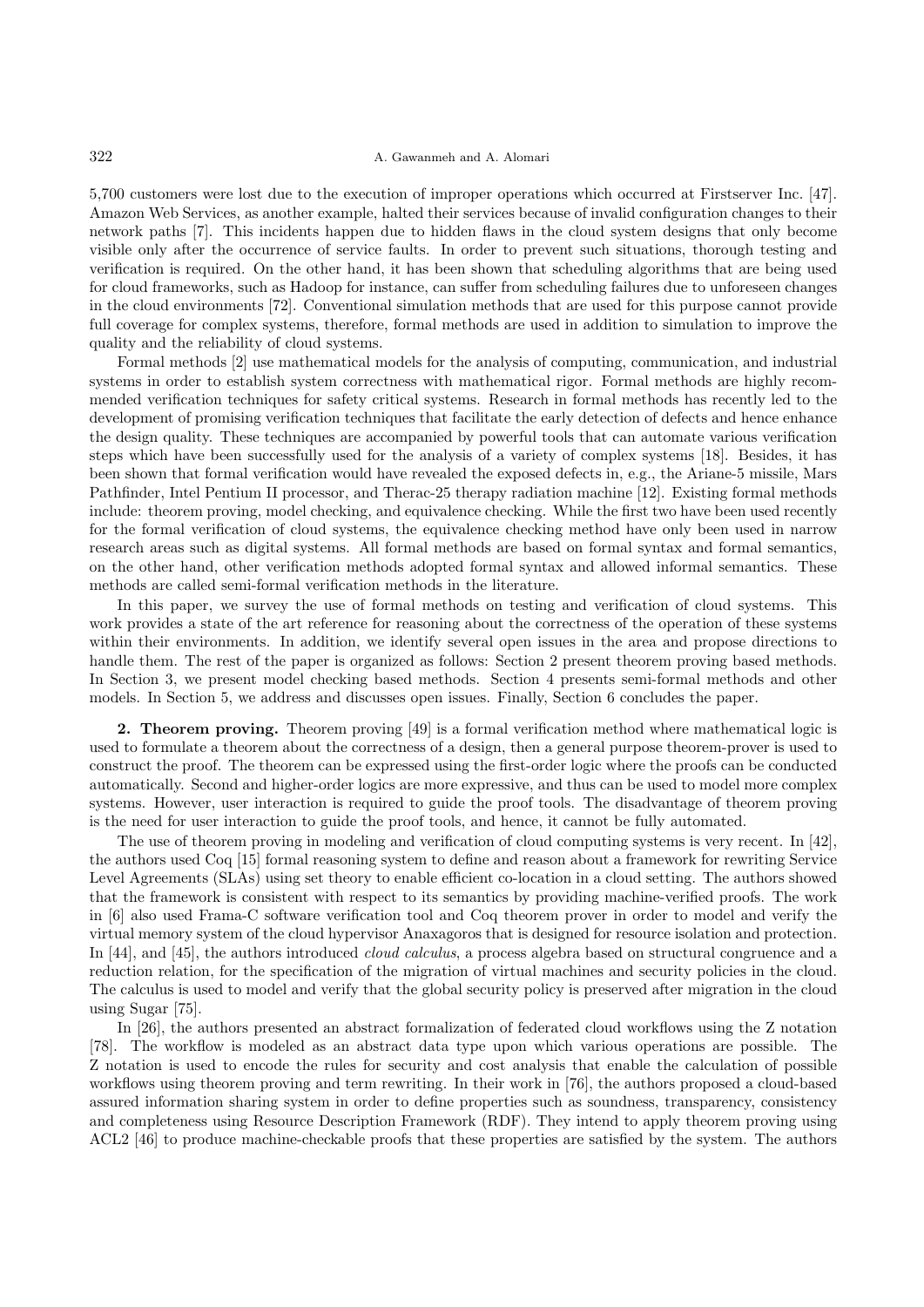| Ref.                                                                                                                                                                                                                                                                                                                    | System<br>Model      | <b>Verification</b><br>Tool                     | Aspect<br>Analyzed         | Testbed Arch. Verified | Property                   |
|-------------------------------------------------------------------------------------------------------------------------------------------------------------------------------------------------------------------------------------------------------------------------------------------------------------------------|----------------------|-------------------------------------------------|----------------------------|------------------------|----------------------------|
| 42                                                                                                                                                                                                                                                                                                                      | Set Theory           | ARTIFACT-Coq                                    | SLA                        | None                   | Safe Transformation        |
| 44                                                                                                                                                                                                                                                                                                                      |                      | Cloud calculus Virtual Machines Security policy |                            | Amazon EC2             | Migrating Virtual Machines |
| 45                                                                                                                                                                                                                                                                                                                      | Cloud calculus Sugar |                                                 | Security policy            | Amazon EC2             | Migrating Virtual Machines |
| $\left[ 26\right]$                                                                                                                                                                                                                                                                                                      | Z Notation           | Z/EVES                                          | Federated Cloud            | None                   | Workflows                  |
| 761                                                                                                                                                                                                                                                                                                                     | <b>RDF</b>           | ACL <sub>2</sub>                                | Information Sharing Hadoop |                        | Access Control             |
| [63]                                                                                                                                                                                                                                                                                                                    | Event-B              | Rodin                                           | Data Consistency           | None                   | Integrity                  |
| $[6] % \includegraphics[width=0.9\columnwidth]{figures/fig_0.pdf} \caption{A small number of samples of the estimators in the left panel. The blue line shows the number of samples of the two different times, and the blue line shows the number of samples of the two different times, respectively.} \label{fig:2}$ | ACSL                 | Frama-C, Coq                                    | Virtual Memory             | Anaxagoros             | Page Mapping               |

|                         | TABLE 2.1 |  |
|-------------------------|-----------|--|
| Theorem Proving Methods |           |  |

state no details on how these properties will be modeled or verified.

In a recent work in [63], the authors presented a method based on Event-B for formal modeling of resilient data storage. The work addresses the problem of data consistency in replicated data stores by formally modeling write-ahead logging in replicated data stores in the cloud. Data integrity and consistency properties are considered in three different replication architectures: synchronous, semi-synchronous and asynchronous architectures.

Table 2.1 highlights the main points of the works we surveyed. It describes the formal model, verification tool, cloud testbed architecture, and finally the property or design aspect of the system that was verified. The proposed techniques in theorem proving are still premature and have been only explored for the verification of basic properties for cloud computing systems. In addition there are several techniques and theorems that have been used in the verification of related systems such as distributed and security systems. These theorems could be reused in cloud systems verification if the appropriate cloud model can be devised. Examples of such frameworks are Higher Order Logic (HOL) theorem proving framework [35, 73] and the Prototype Verification System (PVS) [61, 64]. On the other hand, efficient probabilistic theorem proving techniques can be used in formalizing and verifying several properties that are particular to cloud computing such as data consistency and availability, where the focus on one property may affect another.

In fact, the most powerful feature of this technique is reusing proved theorems in constructing proofs of other systems. This issue is not exploited well in the area of cloud computing. Even though theorem proving based techniques require long time and practice, and need expertise in modeling the system and establishing the proof, these deductive verification approaches can handle and verify complex systems due to the expressiveness of this logic. Therefore it can be further explored for modeling and verification of complex properties in cloud systems such as consistency, availability, and trust. For instance, trust can be achieved through reputation establishment that depends on the relation with other nodes in the system, where there are certain thresholds that need to be achieved before trust is granted, while systems have several performance constraints at the same time, therefore, the process of trust establishment can be formalized using probabilistic verification methods in theorem proving, or alternatively, in model checking. Finally, refinement based theorem proving methods, such as Event-B [3] can also be used to model and verify cloud systems at several levels of abstraction using Rodin [25] supporting tool. For instance, big data collection and analysis is an area where new programming and analysis paradigms have emerged. Therefore, new testing and verification techniques need to be developed, yet, there is no work that has addressed this aspect so far. For instance, security in partitioned cloud and security within Amazon EC2 [8] are candidates for theorem proving approach.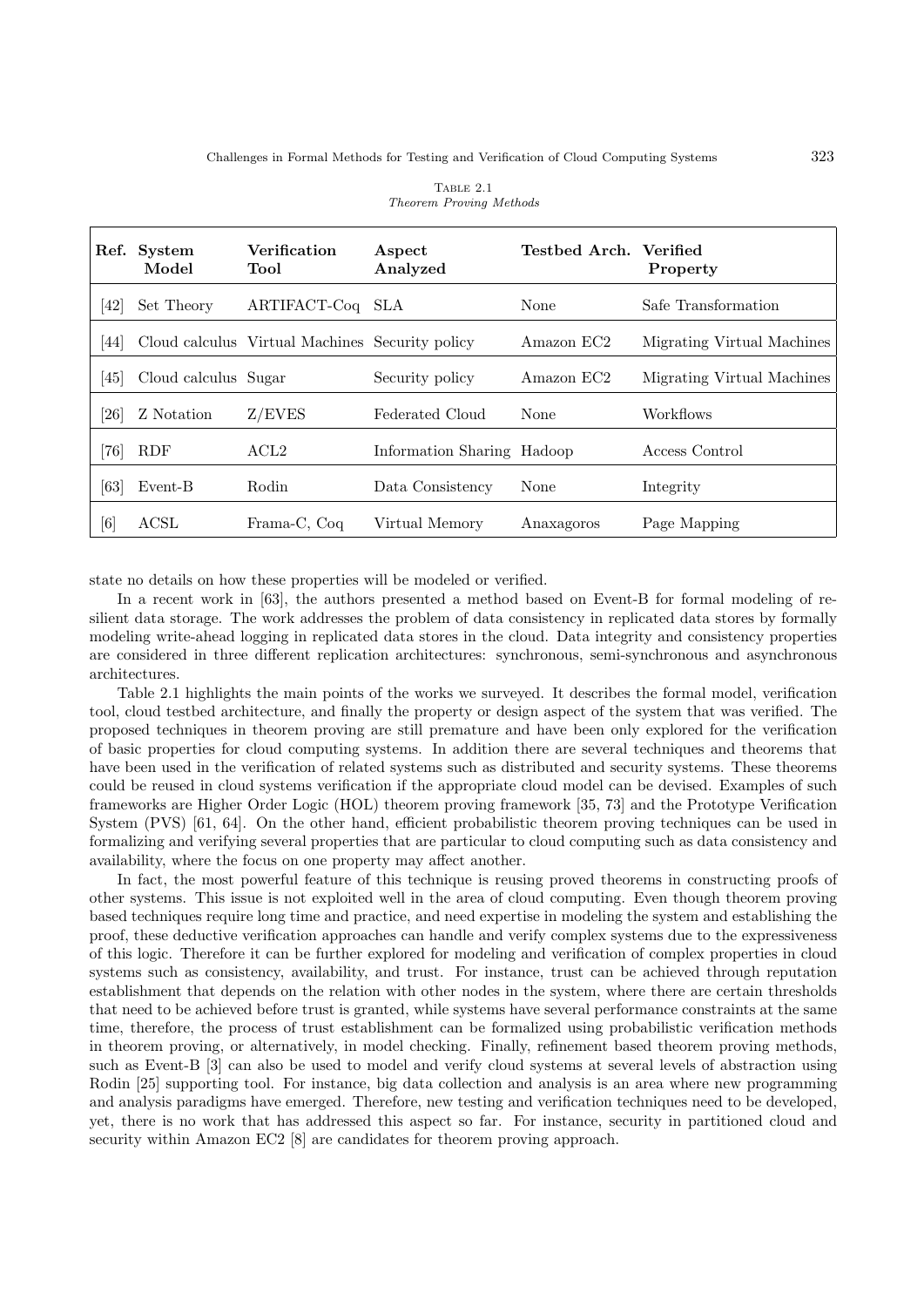The work in also used Coq theorem prover in order to model and verify the virtual memory system of the cloud hypervisor that is designed for resource isolation and protection.

3. Model Checking. Model checking [12] or property checking is a formal verification technique where we check exhaustively and automatically whether a model of a system meets a given specification. Model checking examines all possible system states in a brute-force manner in order to show that a given system model truly satisfies a certain property. The main drawback of model checking approach is the limited size of number of system states that can be checked, therefore, abstraction methods are used to enable the verification of complex and large systems.

Similar to theorem proving methods, the use of model checking in modeling and verification of cloud computing systems is very recent. In addition, most of the methods in the literature used an existing model checker in order to verify a property within the cloud system. In [19], the authors used Petri Nets in order to model a system using three approaches: multithreaded, distributed, and cloud based approach. Then, Time-Basic (TB) nets were used in order to compare their performance in terms of facing the state space explosion problem. In [21], the authors presented a  $\lambda$  calculus model for analyzing and verifying the resources used in web service applications in cloud computing environment. They used Labeled Transition System Analyser (LTSA) [56] to verify the validity of several protection policies. In [1], the authors used SPIN model checker [41] in order to model for Event Condition Action (ECA) in the context of web services and then to verify service agreement property.

In another work in [28], [69], and [68], the authors used parameterized boolean equation systems (PBES) to build a toolbox for verifying distributed processes based on concurrency theory called CADP (Construction and Analysis of Distributed Processes) [29]. The toolbox can handle compiling various formal specification languages, equivalence checking, model checking, compositional verification, and performance evaluation. The tool is illustrated on a self-configuration protocol for distributed applications in the cloud. The work in [77, 74] presented an approach to generate test suites for service choreographies by translating them into Event-B [3] models, and using ProB [53] model checker for the test generation.

In a recent work in [38], a formal framework called vTRUST, is proposed to formally describe virtualization systems with abstraction. The system can be used to verify various properties in virtualization systems such as confidentiality, verifiability, isolation and Platform Configuration Registers (PCR) consistency with respect to certain adversary models. The authors used CSP to model virtualization, and then vTRUST to translate it into the input language of the Process Analysis Toolkit (PAT) model checker [62], which in turn is used to conduct model checking on the properties under test. The method is tested on Trusted Block as a Service (TBaaS) cloud computing implementation. The work in [65] used a similar approach in order to model Hadoop system using CSP and then verify it against deadlock and localization properties using PAT model checker.

On the other hand, the work in [13] used ProVerif [16] model checker to verify the security of cloud based Encrypted Storage Protocols (ESP) against attacks. The authors used the WebSpi web security library to study a series of commercial and academic cryptographic web applications such as SpiderOak, BoxCryptor, and CloudFogger. A recent work in [47] used NuSMV model checker to verify several operational vulnerability properties in a cloud computing system. They first established a formal state based model for cloud systems and its properties, then translated the model into NuSMV syntax, where they conducted model checking to verify a set of properties within a three-tier cloud system that uses Amazon EC2 elastic load balancing between virtual machines.

The work in [57] used High-Level Petri Nets (HLPN) to model and analyze the structural and behavioral properties of three open source VM-based cloud management platforms: Eucalyptus, Open Nebula, and Nimbus. The authors used Satisfiability Modulo Theories Library (SMT-Lib) [14] and Z3 Solver [24] to model about 100 VMs and then verify properties about the consistent creation of VMs. The work in [11] presented TRUSTFOUND, a formal model checking framework for trusted computing platforms that can be used to check platforms on security properties such as confidentiality and attestability, and uncover the implicit assumptions that must be satisfied to guarantee the security properties. The method is based on extending CSP with trust computing and is applied on a cloud computing platform.

Probabilistic model checking has been used in [17] and [48]. In the first, the authors used AVISPA model checker [10] in order to analyze systems security goals in the categories operational correctness, failure resilience,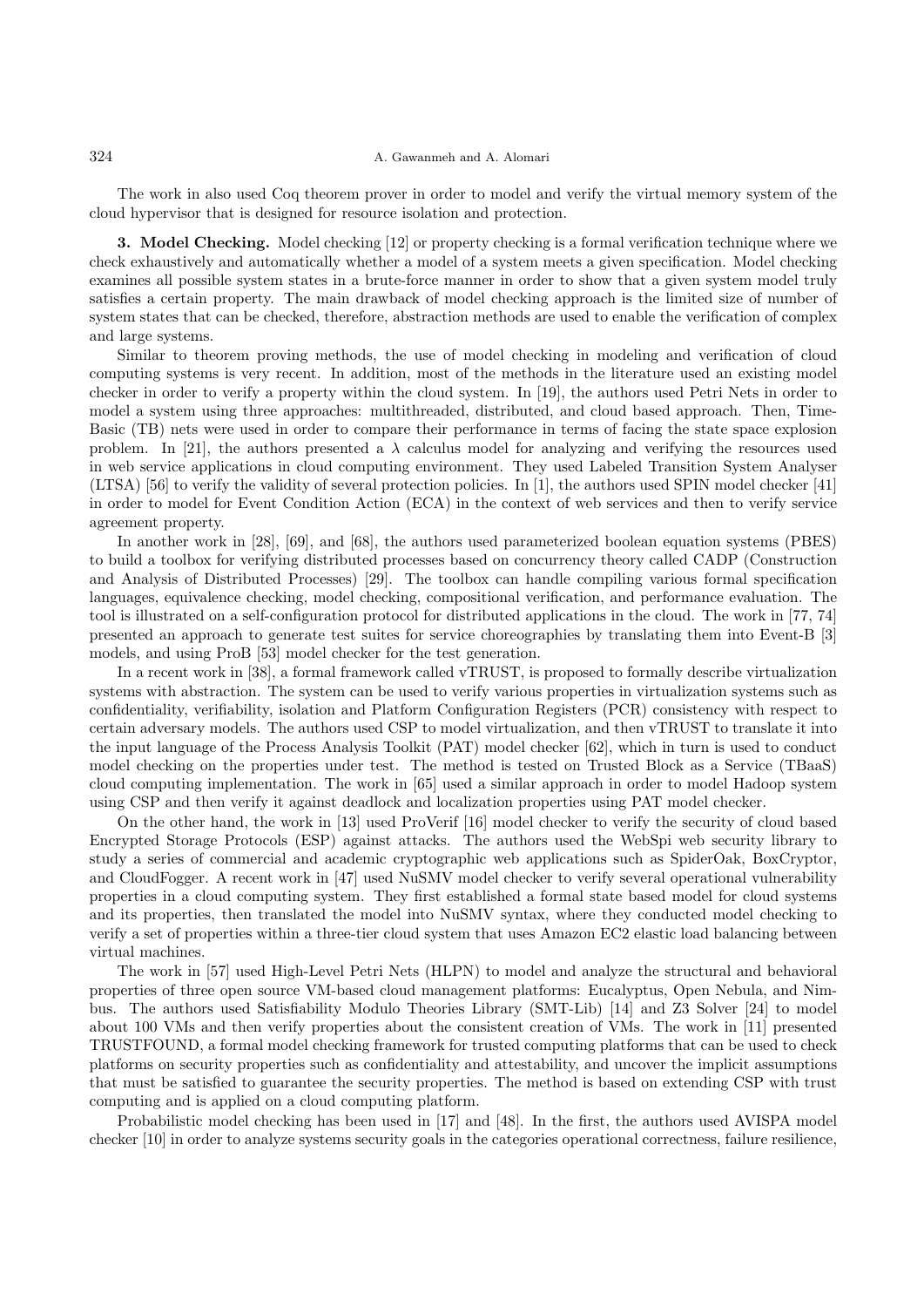isolation, and security assurance issues such as failure deployment breach. They used a formal language to express high-level security goals based on the Intermediate Format (IF) and set rewriting as formal foundation. The shortage of this approach is ignorance of the probabilistic features of the AVISPA tool and IF language that could be employed in a better way. In the second work, the authors used PRISM probabilistic model checker [51] in order to measure several probabilistic properties such as having more than 4 migration operations retained in a certain sender server. They first conducted experiments in a visualized system to measure the performance characteristics of concurrent Virtual Machines (VM) live migrations. Next, they constructed a model and formally defined quantitative properties formally, then used PRISM in order to determine whether these properties can be satisfied by the constructed performance model. Recently, the work in [59] also used Markov Decision Processes (MDP) in order to model elasticity in cloud computing, and then used PRISM model checker in order to model and verify several elasticity decision policies that aim to maximize user-defined utility functions.

Table 3.1 highlights the main points of the works we surveyed. Model checking suffers from the state-space explosion problem that makes exhaustive verification very difficult for large and complex systems. In addition, it is computationally expensive to cover all the state space of the system model. Therefore, we believe that the use of existing model checking tools limits the verified model of the cloud while trying to fit it into the syntax and semantics of that particular tool. In fact, abstraction is a powerful technique that enables fitting big systems into model checkers, yet, it has not been explored well for modeling and verification of cloud systems. In particular in the area of big data collection and analysis. For instance, CAP theory [34] and big data are potential areas where model checking can be applied.

4. Semi-Formal Methods. While formal verification methods are based on formal syntax and formal semantics, Semi-formal verification methods are based on formal syntax and allow informal semantics. There are several semi-formal languages and supporting tools that have been used for modeling and verification both in academia and industry. For instance, UML and Object Constraints Language (OCL), Petri Nets and its variation, and assertion based verification [4].

In this theme, several approaches have been proposed for testing and verification of cloud computing systems. The work in [71] presents Consistency Verification and Quality Assurance (CVQA) for verifying the consistency of artifacts and data that has been collected through various data collection techniques in SaaS architectures. In [36], the authors used an XML schema in order to model and verify a security policy for Service Oriented Architecture (SOA) protocol in the cloud. In [79], the authors used belief logic to introduce Application-oriented Remote Verification Trust Model (ARVTM) for reasoning about trust and authorization in the cloud. In [50], the authors used Model-based Testing (MBT) to provide a QuickCheck [23] formal description for pre/post conditions and invariant functions for distribute generation of large test data within MapReduce programming model in Hadoop.

In [54], the authors used Interface Automata (IA) to model consistency of service and business processes in SaaS along with transformation rules and algorithm between Business Process Execution Language (BPEL) and the semantic service interface automata model. In [20], the authors used Satisfiability Modulo Theories (SMT) based constraint solving techniques to propose a framework that checks conflicts and inconsistency against policies within user requirements, and selecting appropriate cloud services that satisfy user requirements and comply with the policies in cloud managing systems such as the Monsoon. The work in [66] presented a Trusted MapReduce (TMR) framework based on Trusted Platform Module (TPM) for validating attestation ticket in the cloud.

In [80], the authors proposed a graphical model based on Colored Petri-Nets (CPN) to formally model service contract obligations properties within SaaS and integrate it into Protege [60] including boundedness, liveness, and reversibility. The work in [70] used game theory in order to model retrievability property in cloud systems, however, there is no implementation or tool support. Finally, the work in [37] presented expressions for formal representation and reasoning within a service cloud model. They used coordination language to express SLA interactions and information sharing constraints within cloud context. The work in [52] presented semanticaware model checking (SAMC) a white-box principle that takes simple semantic information of the target system and incorporates that knowledge into state-space reduction policies where protocols can be specified and validated. The method does not provide any formal semantics hence it is categorized here.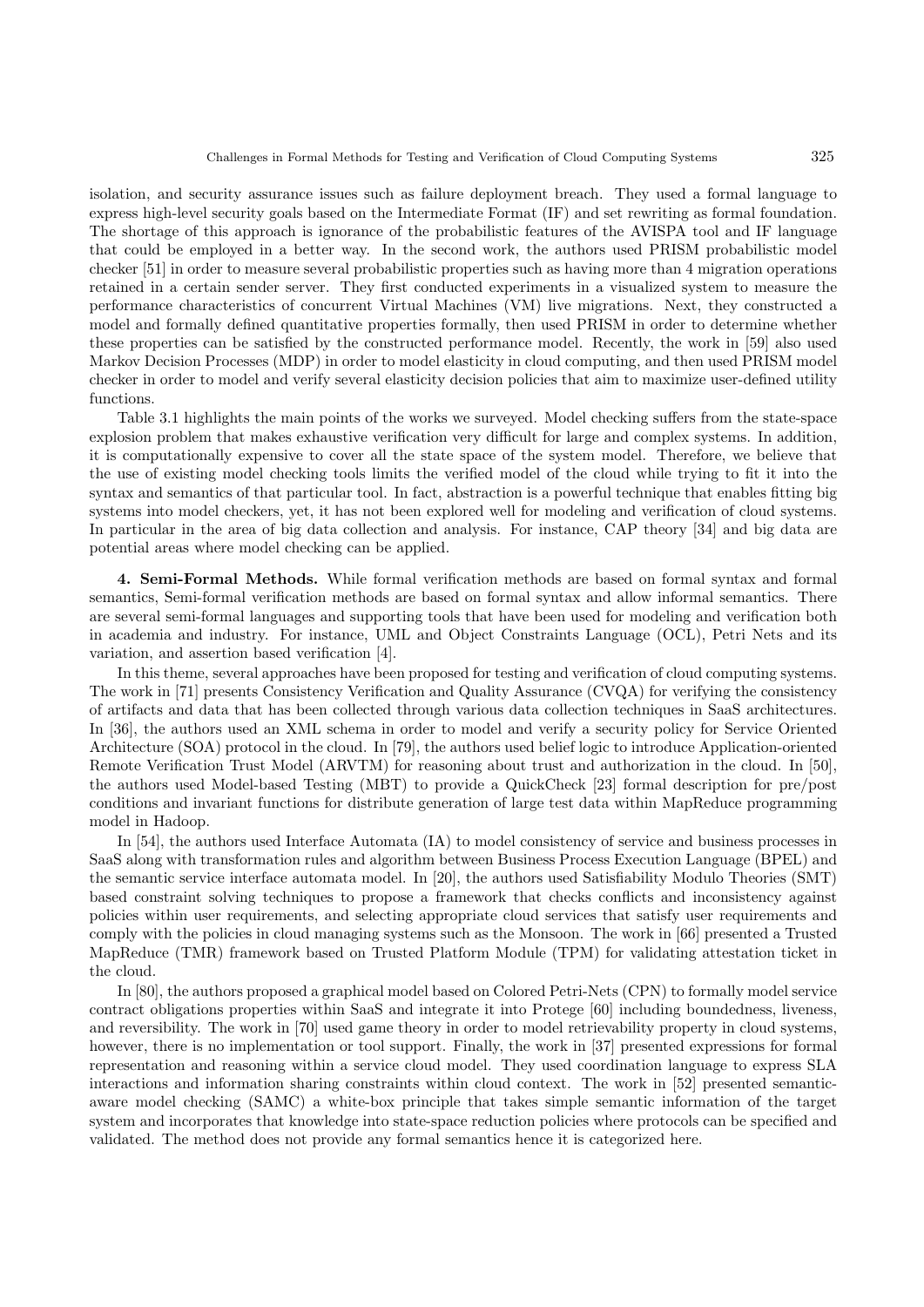| TABLE 3.1                    |  |
|------------------------------|--|
| Model Checking based Methods |  |

| Reference System | Model                      | Verification Aspect<br>Tool | Analyzed                      | Testbed Arch. Verified              | Property                                             |
|------------------|----------------------------|-----------------------------|-------------------------------|-------------------------------------|------------------------------------------------------|
| $[19]$           | Petri Nets                 | TB nets                     | None                          | Hadoop                              | State space explosion                                |
| [21]             | $\lambda$ calculus         | <b>LTSA</b>                 | None                          | Web Service                         | Resource protections                                 |
| $[1]$            | Promela                    | <b>SPIN</b>                 | <b>ECA</b>                    | Web Service                         | Service Agreement                                    |
| [28]             | <b>PBES</b>                | CADP                        | Distributed Proc. None        |                                     | Consistency                                          |
| [69]             | LOTOS NT                   | CADP                        |                               |                                     | Distributed App. Virtual Machines Self-configuration |
| $[68]$ [77]      | $CSP/Event-B$              | ProB                        | None                          | <b>SOA</b>                          | Test generation                                      |
| $[13]$           | CSP                        | ProVerif                    | ESP                           | SaaS                                | Encrypted Web Storage                                |
| [38]             | CSP/PATH                   | <b>PAT</b>                  | None                          | TBaaS                               | PCR Consistency<br>Confidentiality                   |
| [65]             | CSP/PATH                   | PAT                         | None                          | Hadoop                              | Deadlock, Locality                                   |
| [59]             | <b>MDP</b>                 | PRISM                       | <b>VM</b>                     | NoSQL                               | Elasticity                                           |
| [47]             | State-based                | <b>NuSMV</b>                | Operational<br>vulnerability  | EC2                                 | Data Inconsistency,<br>Misconfiguration, faults      |
| $[57]$           | <b>HLPN</b>                | SMT-Lib<br>Z3 Solver        | <b>VM</b>                     | Eucalyptus<br>Open Nebula<br>Nimbus | VM consistent<br>creation                            |
| $[74]$ $[17]$    | Set Rewriting (IF) VALID - | <b>AVISPA</b>               | Virtualized<br>Infrastructure | None                                | Unreachability<br>Failure Resilience                 |
| $[11]$           | <b>TCSP</b>                | TrustFound                  | Security<br>assurance         | None                                | Confidentiality<br>Attestability                     |
| [48]             | Timed Automata PRISM       |                             | Virtual Machines None         |                                     | Migration operations                                 |

Table 4.1 highlights the main points of the works we have surveyed. The use of semi-formal methods has shown great success in the aspects that were addressed, however, we believe that there are still several issues that need to be addressed. First, formal methods have been used successfully in the process of test case generation in order to cover certain corner cases in the systems simulation. Hence, this is an area that is still open in cloud computing context. Second, the integration of simulation and formal methods, mainly in assertion based verification, has been a successful method in several applications in the literature. Hence, assertion based verification can be employed in this area. In particular, in the verification of safety properties such as data consistency, and liveness ones such as availability of data in the cloud. Finally, assertion based verification is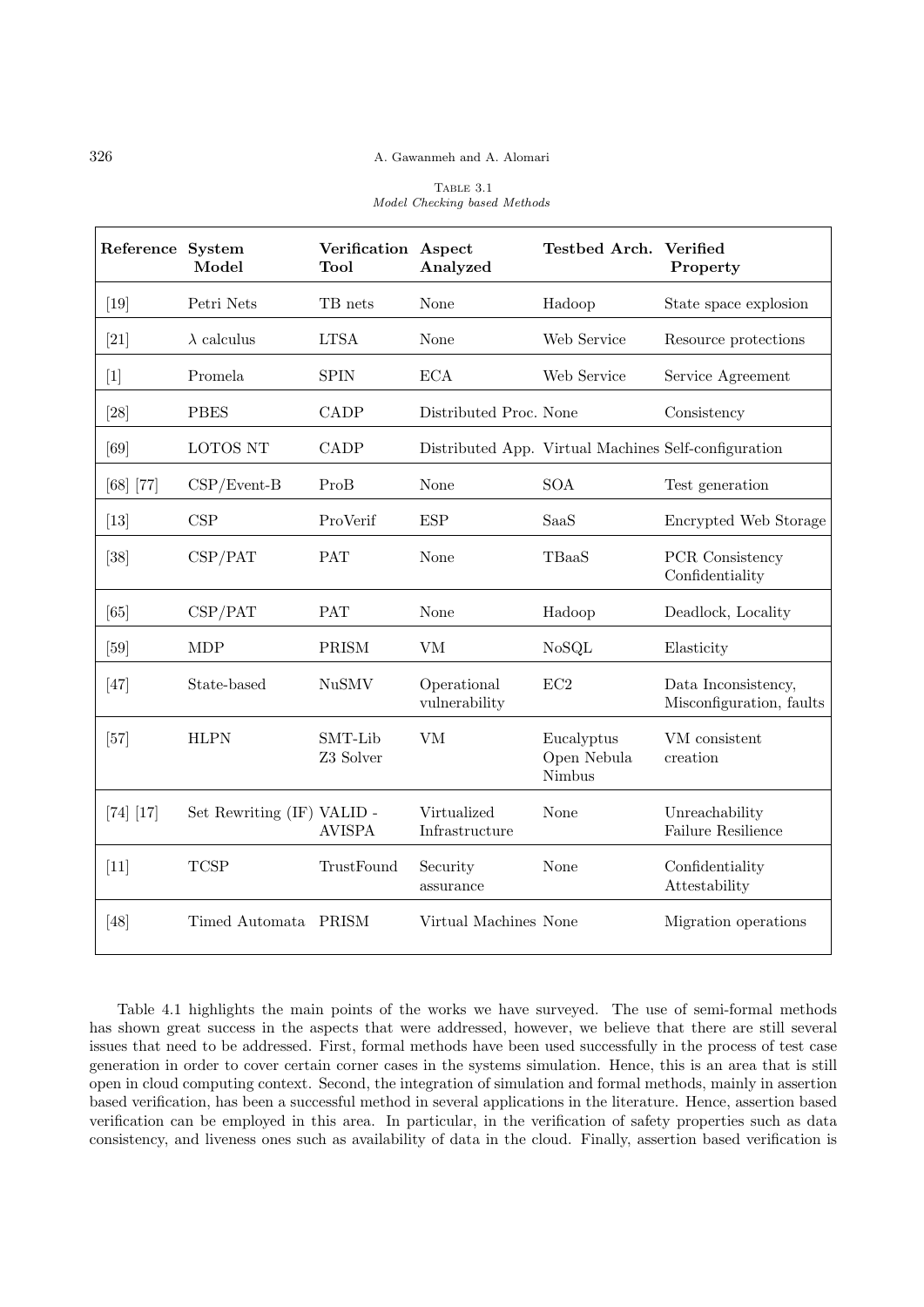| Reference          | <b>System</b><br>Model | Verification<br>Tool | Aspect<br>Analyzed | Testbed Arch.       | <b>Verified</b><br>Property             |
|--------------------|------------------------|----------------------|--------------------|---------------------|-----------------------------------------|
| [71]               | None                   | <b>CVQA</b>          | none               | SaaS                | Assurance, consistency                  |
| $\left[ 36\right]$ | None                   | XML                  | SOAP               | Amazon EC2          | Security policy                         |
| $\left[79\right]$  | <b>Belief</b> Logic    | <b>ARVTM</b>         | <b>TFCC</b>        | None                | Remote trust                            |
| [50]               | <b>MBT</b>             | VDM                  | none               | Hadoop              | Distribution of data                    |
| [54]               | IA                     | None                 | <b>BPEL</b>        | SaaS                | Consistency                             |
| [20]               | SMT                    | zChaff               | None               | Monsoon             | Policy conflict detection               |
| [66]               | <b>TPM</b>             | TMR                  | None               | Hadoop              | Trust: attestation ticket               |
| [80]               | Protege                | <b>CPN</b>           | None               | SaaS                | Boundedness, liveness,<br>reversibility |
| $\left[70\right]$  | Game theory            | None                 | None               | None                | Retrievability                          |
| [37]               | None                   | None                 | <b>SLA</b>         | None                | Information Sharing                     |
| $[52]$             | Semantic<br>knowledge  | SAMC                 | None               | Hadoop<br>MapReduce | Deep bugs                               |

| TABLE 4.1           |
|---------------------|
| Semi-Formal Methods |

a well developed technique that has not been explored yet in the verification of cloud systems. For instance, cloud system availability property can be verified using assertion based verification.

5. Discussion and Open Issues. Most of the existing methods addressed the cloud as Software as a Service (SaaS) model, yet other service models have rarely been considered in the verification process, i.e. Infrastructure as a Service (IaaS), Platform as a service (PaaS), or Network as a Service (NaaS). In addition, the use of existing verification tools limits the verified model of the cloud while trying to fit it into the syntax and semantics of that particular tool. Therefore, designing a dedicated framework with proper semantics and syntax that targets cloud based systems is an important issue to be addressed.

Theorem proving methods have not been yet explored well in the context of cloud computing despite the expressiveness of their logic in formalizing systems. In addition, there are several existing techniques that can be reused efficiently in this context. For instance, a lot of work has been conducted in proving security aspects that can be reused here. On the other hand, probabilistic methods have gained quite good attention recently and there are several mature methods in the literature that can assist in developing new techniques for cloud computing based on model checking and theorem proving. In summary, we can identify and discuss four open issues in cloud computing systems where formal methods can be efficiently used.

5.1. Probabilistic Verification of CAP. Consistency, Availability, and Partitions (CAP) [34] theory for cloud computing has been addressed in several works. Formal methods, in particular, probabilistic ones, can be effectively used to verify that the cloud system maintains a certain level of availability or consistency in a partitioned system. For instance, in order to design a partition tolerant cloud system; lack of consistency and/or availability must be tolerated since cloud systems can satisfy the three properties together. In addition, it is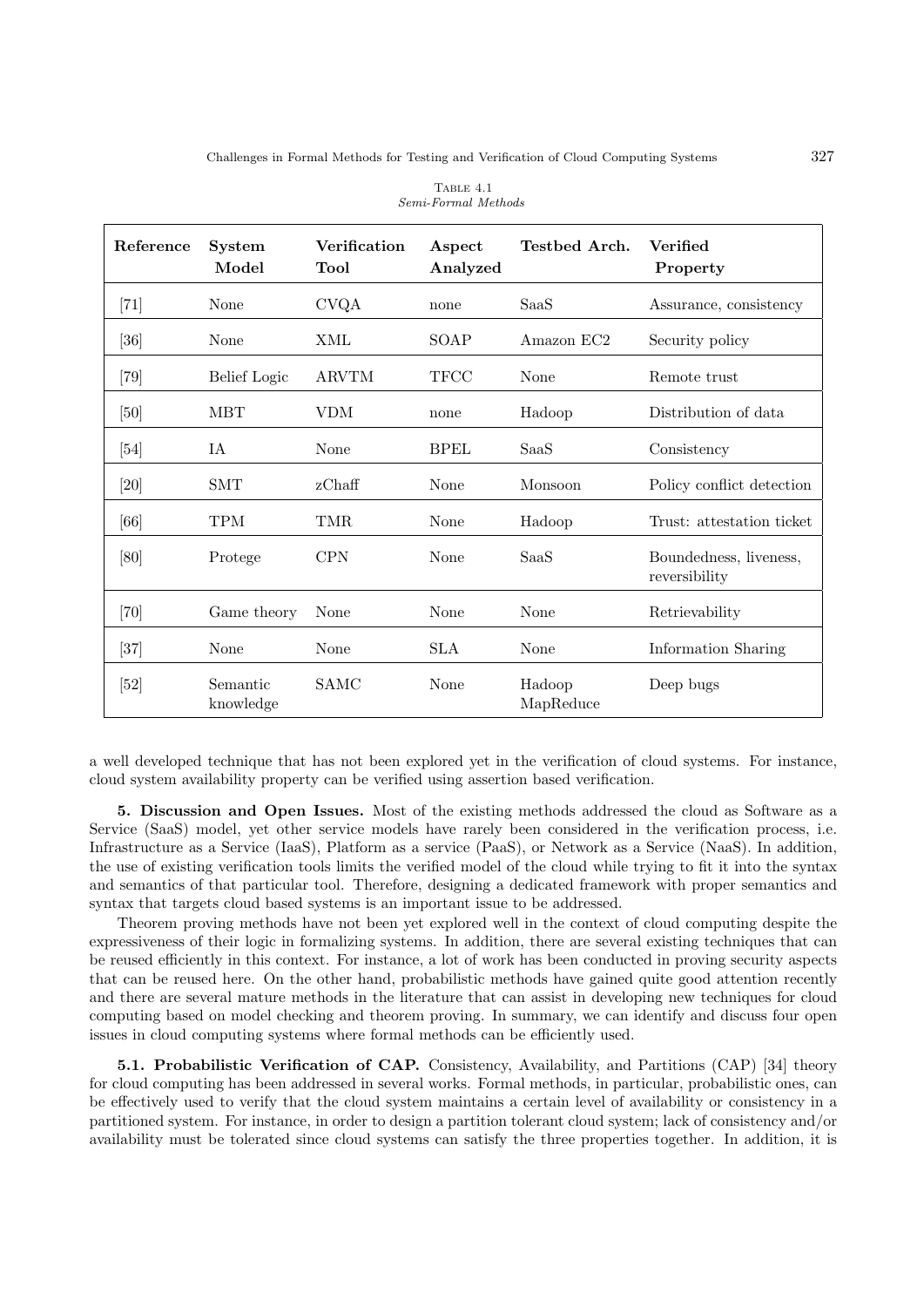## 328 A. Gawanmeh and A. Alomari

required to maintain the consistency and availability tolerance when using data in the cloud. For instance, to prove that a partitioned cloud system can provide  $a$  availability while maintaining full consistency is a problem that can be handled in probabilistic model checking. In addition, to prove that the cloud can maintain a minimum level of c consistency and a minimum level of  $a$  availability is a more difficult problem that can be handled using probabilistic theorem proving methods such as the one in [39].

The work in [9] presented a method that allows providing linearizable consistency and partition tolerance in cloud systems. It is based on distributing and replicating data according to the principle of consistent hashing to maintain a consistent view of the partitioned cloud system. This work presents an interesting and challenging application where theorem proving technique can be used to formally verify safety and lifeness properties related to the operation of cloud systems including the following properties: partition tolerance, reconfiguration safety, consistent view, termination of reconfiguration, and termination of operations. This shows an interesting cloud related area where theorem proving and/or model checking techniques can be effectively used.

5.2. Assertion based Verification of Safety and Availability. Assertion based verification [4] can be useful in combining simulation and formal methods to verify properties such as safety and availability in the cloud. In fact, multiple instances of the same application can be delivered in a scalable manner. Since failures in the cloud do happen despite the fact that they are rare, application owners are ultimately responsible for availability and recoverability There is a need to balance cost and complexity of high availability efforts against such risks. In fact, increasing availability may affect the security level provided by the cloud system, hence, assertion based verification can provide solution for instances where these security levels are violated. On the other hand, assertions can be used to set a certain level of safety while trying to enhance availability. This helps in detecting safety breaches while trying to achieve a high level of availability.

5.3. Verification of Security in Partitioned Cloud. In order to provide security in the cloud, several developed and well established security methods and protocols were reused. However, this issue may lead into several security problems. For instance, authentication protocols that are designed for typical networks may not be enough in the cloud, since authentication can depend on multiple parts. Another security challenge in cloud systems arise when an application needs to authenticate itself into a cloud data center while the application and the data center are both running on several partitions in the cloud. In order to verify such security properties, a precise formal model for the cloud need to be proposed, and then used to develop verification methods for these properties. In addition, several methods were developed for network security and can be reused in the verification of security properties in the cloud, in particular in theorem proving frameworks such as HOL or PVS.

5.4. Verification of Firewalls in Partitioned Cloud in AWS. Security within Amazon EC2 [8] is provided on multiple levels: the operating system, the virtual, a firewall, and customer security group policies. These security measures are applied in order to prevent data contained within Amazon EC2 from being intercepted by unauthorized systems or users. In addition, the cloud infrastructure should be able to create secure Amazon EC2 instances without sacrificing the flexibility in configuration that customers demand. Firewalls can have policies for groups permitting different classes of instances to have different rules, therefore, this may increase the possibility of animalities between various policies. Since formal methods have been successfully used in the verification of firewalls and security policies, existing methods can be extended to support multiple levels security verification for cloud based infrastructures such as the Amazon EC2, in particular, the correct implementation of customer security group policies. For instance, the work on modeling and verification of firewall rulebase [31, 32], and the work on verification of firewalls with dynamic rulebase update [30, 33].

5.5. Modeling and Verification of Big Data. Big data [67] concept refers to the practice of collection and analysis of huge data sets and the algorithms, tools, and data centers that are used to analyze the massive information associated with this data. Testing and verification of such algorithms is considered costly and challenging due to the huge amount of associated information. Hence, formal methods can provide the necessary background to be able to handle such challenge. In particular, several developed abstraction techniques that have supporting tools in both model checking and theorem proving can be used in this context. These techniques can be efficient in providing abstract models for big data and help in their efficient analysis and verification. For instance, the Event-B method supports abstraction and refinement. Therefore, it can be used to model big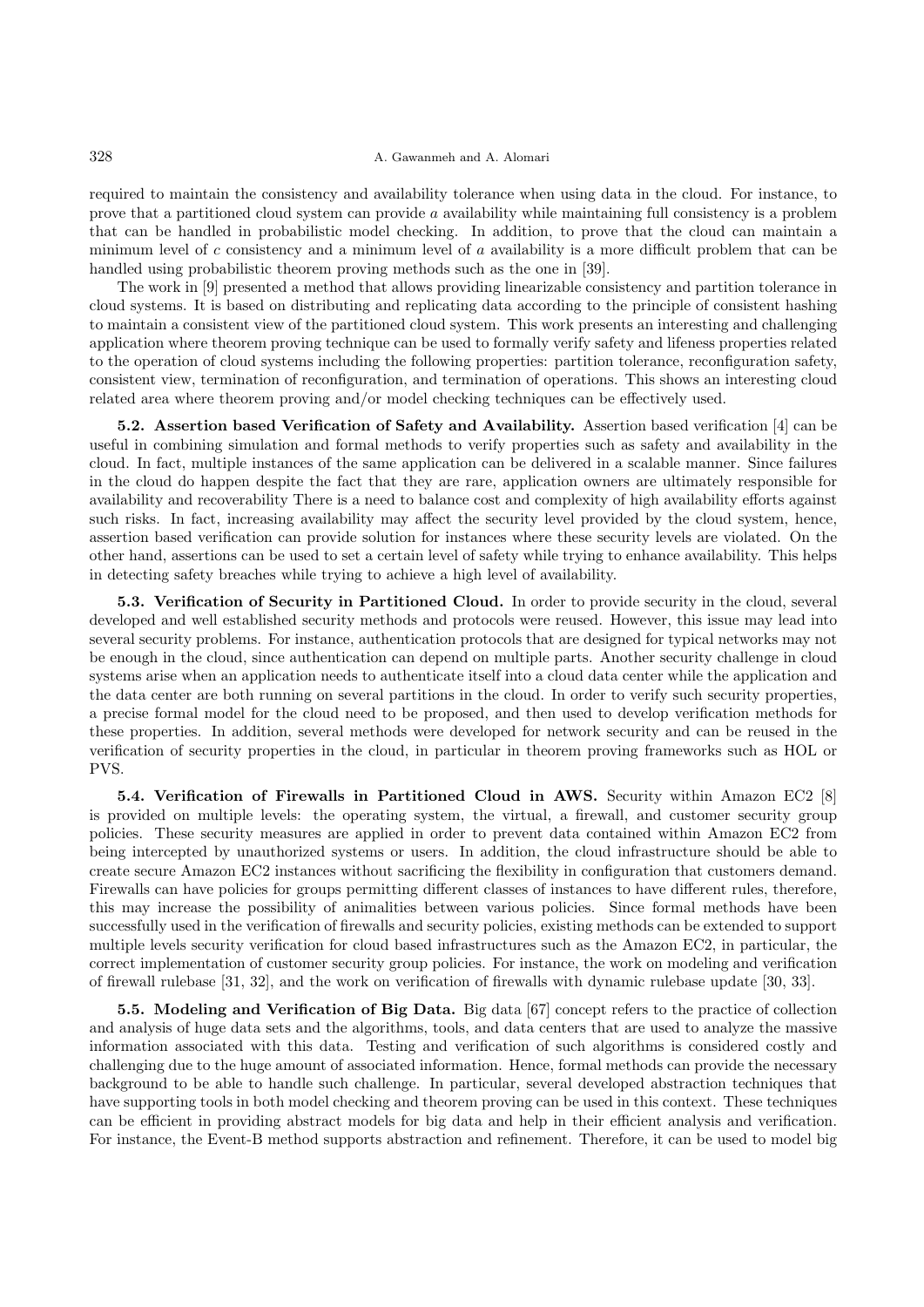data at different levels of abstractions, in particular structured data. In addition, invariant checking in Event-B is suitable for the modeling and verification of several properties related to big data analysis.

On the other hand, the emergence of new programming paradigms such as stream programming, illustrated in the IBM Streams Processing Language (SPL) [40], puts more pressure on the need for reliable abstraction techniques that will lead into efficient testing and verification of several issues related to big data analysis. We believe that verification methods for big data collections and analysis in the cloud could be of great impact because of the lack of any work in this area despite its importance, hence, this issue can have great impact if it is well addressed. Several properties about can be identified and hence need to be modeled and verified under cloud infrastructure. Here we identify the following properties, fault tolerance, scalability, quality, and data realization. Several developed abstraction techniques or stream programming can be used to handle this challenge for their efficiency. Fault tolerance, for example, is a critical issue in the efficiency of big data processing, since non-recoverable data failures may take much time to handle during task scheduling. Hence, model checking can be efficiently used this context, in particular by providing an abstract state based model for big data, and then defining properties about fault tolerance.

Finally, integrity of big data in the cloud has been highlighted as a challenging research problem [55]. Despite that existence of several data integrity verification methods, the cloud owner may still to verify their data that is stored remotely, which is very complex due to the huge amount of data and communication overhead. While proposed solutions suggest to apply mechanisms such as digital signatures on distributed cloud servers to verify data integrity, instead of retrieving the whole data, this methods can be subtle to several critical security problems if the method is not designed properly. In this context, there exists several model checking tools for security protocols that can effectively be used to verify such distributed algorithms. In addition, the processing of large amounts of genomic data requires complex resource and software configuration tasks [22], which adds more challenges to big data manipulation in the cloud. Finally, several emerging issues are currently being integrated into the cloud, for instance, the development frameworks for cloud based medical images processing [43] is a new prominent subject where formal methods can be used in order to enhance the trust in such newly developed systems [5].

6. Conclusions. In this paper we surveyed the topic of using formal methods in testing and verification of cloud systems. Cloud computing systems have emerged recently by moving computing services from the classical host-based architecture pattern into the elastic computing pattern. Therefore, several design and verification challenges have also emerged, such as the consistency of data storage in the cloud. In addition, new research areas have also emerged as a result, such as big data collection and analysis. This justified the need for alternative methods for the verification of these systems since traditional simulation may not be enough. We identified related work in three main categories: theorem proving based methods, model checking based methods, and finally semi-formal methods. We then summarized each category in one table where we showed the underlaying formal model, verification tool, and the cloud related properties. We believe that formal modeling and verification for cloud computing based systems has a positive outlook and involves several challenges, yet, some open issues have not been addressed properly in the literature.

This paper identified possible open issues where formal methods can serve as the underlaying technique in the testing and verification of cloud systems. In the theme of cloud system supporting both consistency and availability, probabilistic theorem proving is very useful in verifying that a cloud system sustains a certain level of assurance about one of these while maintaining the other. On the other hand, assertion based verification techniques can be used for the verification of safety and availability properties. In a new research area, formal models can be efficiently used in big data collections and analysis since abstraction techniques are mature in the literature and can serve well in this area. Finally, new security issues, such as authentication in a partitioned cloud, is an area that needs more investigations.

Formal verification of cloud systems must be integrated into the real time service providing process, and hence, verification techniques need to be developed at the same pace cloud services methods are being advanced. Recent research activities show that the attention is directed towards developing and enhancing the design of cloud systems. However, given the complexity of these systems, and their usage to provide various types of distributed services, their verification is essential during all design, deployment, and service providing stages.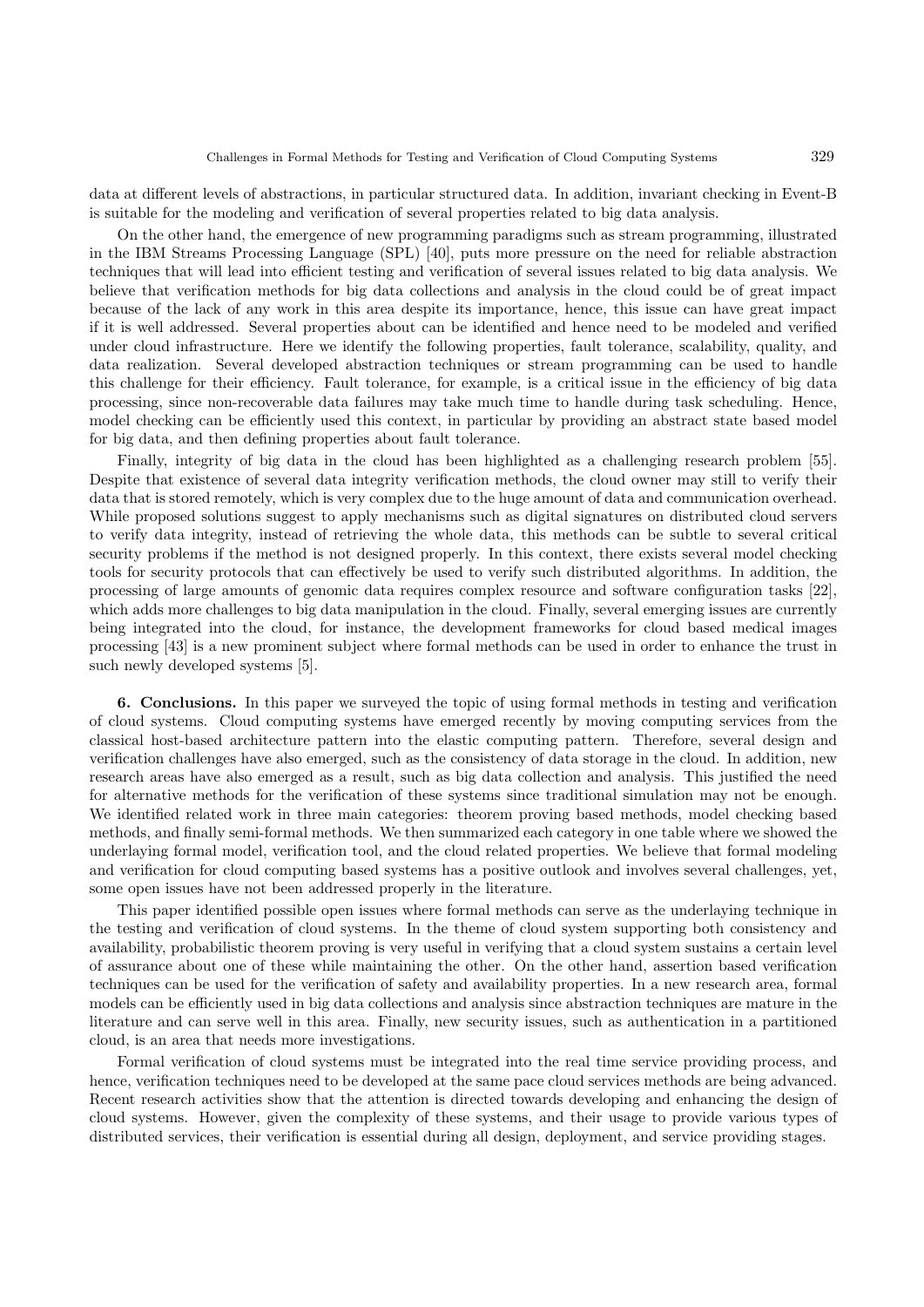## **REFERENCES**

- [1] A. ABDELSADIQ, C. MOLINA-JIMENEZ, AND S. SHRIVASTAVA, A High-Level Model-Checking Tool for Verifying Service Agreements, in Proc. IEEE Symposium on Service Oriented System Engineering, 2011, pp. 297–304.
- [2] J.-R. Abrial, Faultless Systems: Yes We Can!, IEEE Computer Journal, 42 (2009), pp. 30–36.
- [3]  $\_\_\_\_\$  Modelling in Event-B: System and Software Engineering, Cambbridge University Press, 2009.
- [4] S. Aggarwal, S. Mittal, and S. B. Garg, Assertion Based Verification, Soft Computing, (2005), p. 415.
- [5] S. AHMAD, O. HASAN, AND U. SIDDIQUE, On the formalization of zsyntax with applications in molecular biology, Scalable Computing: Practice and Experience, 16 (2015).
- [6] B. ALLAN, N. KOSMATOV, M. LEMERRE, AND F. LOULERGUE, A case study on formal verification of the Anaxagoros hypervisor paging system with Frama-C, in International Workshop on Formal Methods for Industrial Critical Systems (FMICS), Oslo, Norway, June 2015, Springer.
- [7] Amazon, Summary of the Amazon EC2 and Amazon RDS Service Disruption in the US East Region, 2011, http://aws.amazon.com/message/65648/, 2013.
- [8] , Amazon Web Services: Overview of Security Processes, 2013, http://aws.amazon.com/security/, November 2013. [9] C. ARAD, T. M. SHAFAAT, AND S. HARIDI, CATS: Linearizability and Partition Tolerance in Scalable and Self-Organizing
- Key-Value Stores, Tech. Report T2012:04 ISSN 1100-3154, Swedish Institute of Computer Science, Sweden, May 2012.
- [10] A. Armando, D. Basin, Y. Boichut, Y. Chevalier, L. Compagna, J. Cuellar, P. Drielsma, P. Heam, O. Kouchnarenko, J. Mantovani, S. Madersheim, D. Oheimb, M. Rusinowitch, J. Santiago, M. Turuani, L. Vigana, and L. Vigneron, The avispa tool for the automated validation of internet security protocols and applications, in Proc. Computer Aided Verification, vol. 3576 of LNCS, Springer, 2005, pp. 281–285.
- [11] G. BAI, J. HAO, J. WU, Y. LIU, Z. LIANG, AND A. MARTIN, Trustfound: Towards a formal foundation for model checking trusted computing platforms, in Formal Methods, Springer, 2014, pp. 110–126.
- [12] C. Baier and J.-P. Katoen, Principles of Model Checking, The MIT Press, Cambridge, MA, USA, 2008.
- [13] C. Bansal, K. Bhargavan, A. Delignat-Lavaud, and S. Maffeis, Keys to the Cloud: Formal Analysis and Concrete Attacks on Encrypted Web Storage, in Proc. Principles of Security and Trust, D. Basin and J. Mitchell, eds., vol. 7796 of LNCS, Springer Berlin Heidelberg, 2013, pp. 126–146.
- [14] C. BARRETT, S. RANISE, A. STUMP, AND C. TINELLI, The Satisfiability Modulo Theories Library (SMT-LIB) http://www.smtlib.org/, 2013, 2013.
- [15] Y. BERTOT AND P. CASTÉRAN, Interactive Theorem Proving and Program Development: Coq'Art: the Calculus of Inductive Constructions, Springer, 2004.
- [16] B. BLANCHET, M. ABADI, AND C. FOURNET, Automated verification of selected equivalences for security protocols, in Proc. IEEE Symposium on Logic in Computer Science, IEEE, 2005, pp. 331–340.
- [17] S. BLEIKERTZ AND T. GROSS, A Virtualization Assurance Language for Isolation and Deployment, in Proc. IEEE Symposium on Policies for Distributed Systems and Networks, 2011, pp. 33–40.
- [18] P. Boca, J. Bowen, and J. Siddiqi, Formal Methods: State of the Art and New Directions, Springer, 2010.
- [19] M. Camilli, Petri Nets State Space Analysis in the Cloud, in Proc. IEEE Int. Conference on Software Engineering, 2012, pp. 1638–1640.
- [20] C. Chen, S. Yan, G. Zhao, B. S. Lee, and S. Singhal, A Systematic Framework Enabling Automatic Conflict Detection and Explanation in Cloud Service Selection for Enterprises, in Proc. IEEE Conference on Cloud Computing, 2012, pp. 883–890.
- [21] J. CHEN, L. HUANG, H. HUANG, C. YU, AND C. LI, A Formal Model for Resource Protections in Web Service Applications, in Proc. IEEE Cloud and Service Computing, 2012, pp. 111–118.
- [22] P. CHURCH AND A. GOSCINSKI, Selected approaches and frameworks to carry out genomic data analysis on the cloud, Scalable Computing: Practice and Experience, 16 (2015).
- [23] K. CLAESSEN AND J. HUGHES, QuickCheck: a Lightweight Tool for Random Testing of Haskell Programs, ACM Notices, 46 (2011), pp. 53–64.
- [24] L. DE MOURA AND N. BJØRNER, Z3: An Efficient SMT Solver, in Tools and Algorithms for the Construction and Analysis of Systems, Springer, 2008, pp. 337–340.
- [25] Rodin Platform, http://www.event-b.org, 2013, 2013. http://www.event-b.org, 2013.
- [26] L. FREITAS AND P. WATSON, Formalising Workflows Partitioning over Federated Clouds: Multi-level Security and Costs, in Proc. IEEE World Congress on Services, 2012, pp. 219–226.
- [27] B. FURHT AND A. ESCALANTE, Handbook of Cloud Computing, Springer, 2010.
- [28] H. Garavel, F. Lang, R. Mateescu, and W. Serwe, CADP 2011: a Toolbox for the Construction and Analysis of Distributed Processes, International Journal on Software Tools for Technology Transfer, 15 (2013), pp. 89–107.
- [29] H. GARAVEL, R. MATEESCU, F. LANG, AND W. SERWE, Cadp 2006: A toolbox for the construction and analysis of distributed processes, in Proc. Computer Aided Verification, Springer, 2007, pp. 158–163.
- [30] A. GAWANMEH, Automatic verification of security policies in firewalls with dynamic rule sequence, in International Conference on Information Technology: New Generations, IEEE Press, 2014, pp. 279–284.
- [31] A. GAWANMEH AND S. TAHAR, Modeling and Verification of Firewall Configurations Using Domain Restriction Method, in IEEE International Conference on Internet Technology and Secured Transactions, IEEE Press, 2011, pp. 642–647.
- [32] \_\_\_, Novel Algorithm for Detecting Conflicts in Firewall Rules, in IEEE Canadian Conference on Electrical and Computer Engineering, IEEE Press, 2012, pp. 1–4.
- [33] A. GAWANMEH AND S. TAHAR, Real time verification of firewalls with dynamic rulebase update, in IEEE Canadian Conference on Electrical and Computer Engineering, IEEE Press, 2014, pp. 1–6.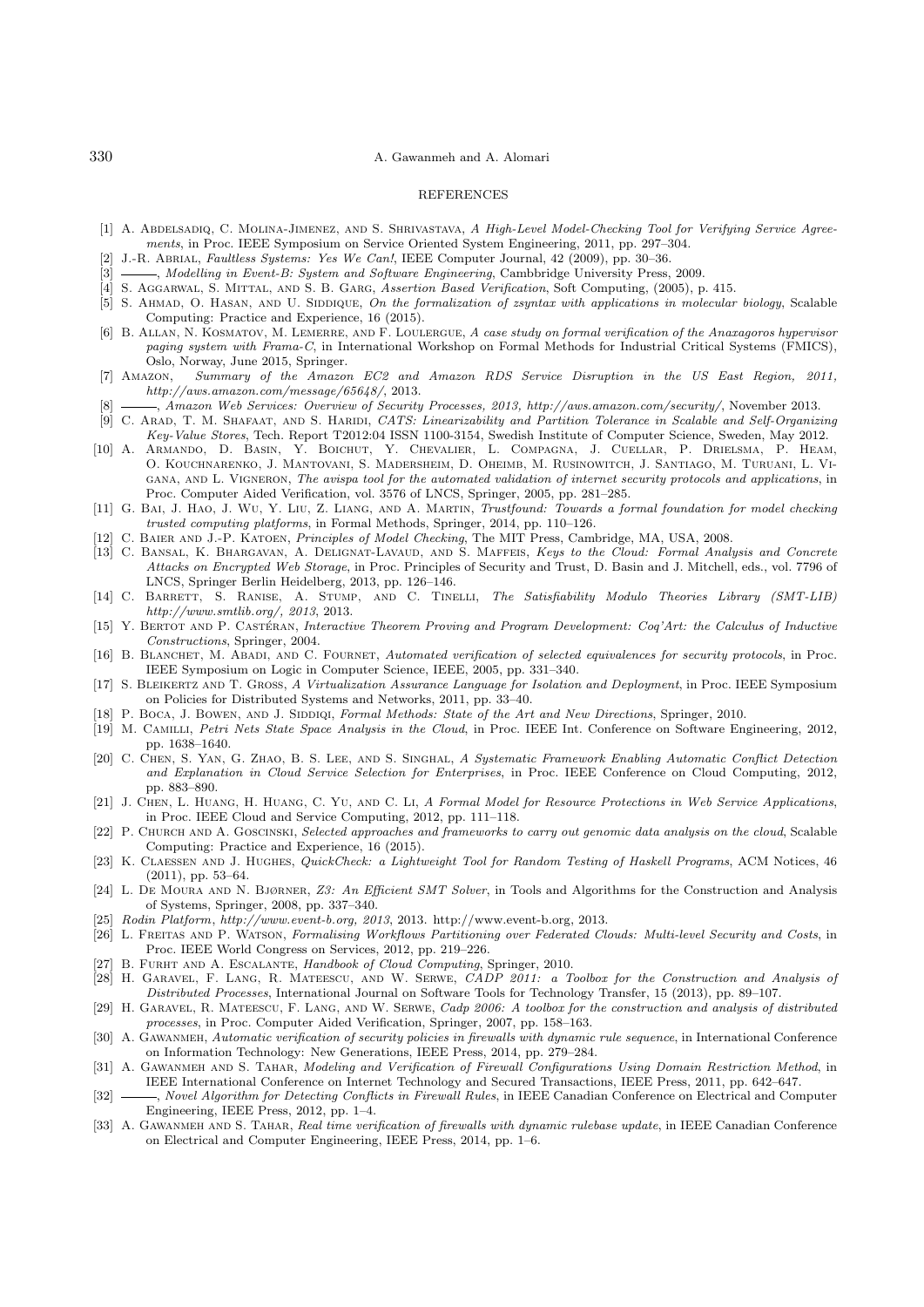- [34] S. GILBERT AND N. LYNCH, Brewer's Conjecture and the Feasibility of Consistent, Available, Partition-Tolerant Web Services, ACM SIGACT News, 33 (2002), pp. 51–59.
- [35] M. GORDON AND T. MELHAM, Introduction to HOL: A Theorem Proving Environment for Higher Order Logic, Cambbridge Univ, Press, 1993.
- [36] N. GRUSCHKA AND L. L. IACONO, Vulnerable Cloud: SOAP Message Security Validation Revisited, in IEEE Conference on Web Services, 2009, pp. 625–631.
- [37] M. HALE, M. GAMBLE, AND R. GAMBLE, A Design and Verification Framework for Service Composition in the Cloud, in Proc. World Congress on Services, IEEE, June 2013, pp. 317–324.
- [38] J. HAO, Y. LIU, W. CAI, G. BAI, AND J. SUN, vTRUST: A Formal Modeling and Verification Framework for Virtualization Systems, in Proc. Formal Methods and Software Engineering, L. Groves and J. Sun, eds., vol. 8144 of LNCS, Springer, 2013, pp. 329–346.
- [39] O. HASAN, S. TAHAR, AND N. ABBASI, Formal Reliability Analysis using Theorem Proving, IEEE Transactions on Computers, 59 (2010), pp. 579–592.
- [40] M. Hirzel, H. Andrade, B. Gedik, G. Jacques-Silva, R. Khandekar, V. Kumar, M. Mendell, H. Nasgaard, S. Schnei-DER, R. SOULE, ET AL., IBM Streams Processing Language: Analyzing Big Data in Motion, IBM Journal of Research and Development, 57 (2013), pp. 7–1.
- [41] G. J. Holzmann, The Model Checker SPIN, IEEE Transactions on Software Engineering, 23 (1997), pp. 279–295.
- [42] V. ISHAKIAN, A. LAPETS, A. BESTAVROS, AND A. KFOURY, Formal Verification of SLA Transformations, in Proc. IEEE World Congress on Services, 2011, pp. 540–547.
- [43] C. JANSEN, M. BEIER, M. WITT, J. WU, AND D. KREFTING, Extending xnat towards a cloud-based quality assessment platform for retinal optical coherence tomographies, Scalable Computing: Practice and Experience, 16 (2015).
- [44] Y. JARRAYA, A. EGHTESADI, M. DEBBABI, Y. ZHANG, AND M. POURZANDI, Cloud Calculus: Security Verification in Elastic Cloud Computing Platform, in Proc. IEEE Collaboration Technologies and Systems, 2012, pp. 447–454.
- [45] Formal verification of security preservation for migrating virtual machines in the cloud, in Proc. Stabilization, Safety, and Security of Distributed Systems, A. Richa and C. Scheideler, eds., vol. 7596 of LNCS, Springer, 2012, pp. 111–125.
- [46] M. KAUFMANN AND S. MOORE, ACL2: an Industrial Strength Version of Nqthm, in Proc. IEEE Computer Assurance, Systems Integrity, Software Safety, Process Security, 1996, pp. 23–34.
- [47] S. Kikuchi and T. Aoki, Evaluation of Operational Vulnerability in Cloud Service Management Using Model Checking, in International Symposium on Service Oriented System Engineering, IEEE, March 2013, pp. 37–48.
- [48] S. KIKUCHI AND Y. MATSUMOTO, Performance modeling of concurrent live migration operations in cloud computing systems using prism probabilistic model checker, in Proc. IEEE International Conference on Cloud Computing, 2011, pp. 49–56.
- [49] T. KROPF, Introduction to Formal Hardware Verification, Springer, 1999. [50] S. KUSAKABE, Large Volume Testing for Executable Formal Specification Using Hadoop, in Proc. Parallel and Distributed
- Processing Workshops and Phd Forum, 2011, pp. 1250–1257. [51] M. KWIATKOWSKA, G. NORMAN, AND D. PARKER, PRISM: Probabilistic symbolic model checker, in Proc. Computer Performance Evaluation: Modelling Techniques and Tools, vol. 2324, Springer, 2002, pp. 200–204.
- [52] T. Leesatapornwongsa, M. Hao, P. Joshi, J. F. Lukman, and H. S. Gunawi, Samc: Semantic-aware model checking for fast discovery of deep bugs in cloud systems, in USENIX Symposium on Operating Systems Design and Implementation, USENIX Association, 2014, pp. 399–414.
- [53] M. Leuschel and M. Butler, ProB: a Model Checker for B, in Formal Methods Europe, Springer, 2003, pp. 855–874.
- [54] J. Li, S. Chen, L. Jian, and H. Zhang, A Web Services Composition Model and Its Verification Algorithm Based on Interface Automata, in Proc. IEEE Conference on Trust, Security and Privacy in Computing and Communications, 2011, pp. 1556–1563.
- [55] C. Liu, R. RANJAN, X. ZHANG, C. YANG, AND J. CHEN, A big picture of integrity verification of big data in cloud computing, in Handbook on Data Centers, Springer, 2015, pp. 631–645.
- [56] J. Magee, J. Kramer, R. Chatley, S. Uchitel, and H. Foster, LTSA–Labelled Transition System Analyser. http://www.doc.ic.ac.uk/ltsa/, 2012.
- [57] S. MALIK, S. KHAN, AND S. SRINIVASAN, Modeling and Analysis of State-of-the-art VM-based Cloud Management Platforms, Cloud Computing, IEEE Transactions on, 1 (2013), pp. 1–1.
- [58] P. MELL AND T. GRANCE, The NIST Definition of Cloud Computing. National Institute of Standards and Technology, USA, September 2011.
- [59] A. Naskos, E. Stachtiari, A. Gounaris, P. Katsaros, D. Tsoumakos, I. Konstantinou, and S. Sioutas, Cloud elasticity using probabilistic model checking, 2014.
- [60] N. F. Noy, M. Crubézy, R. W. Fergerson, H. KNUBLAUCH, S. W. Tu, J. VENDETTI, AND M. A. MUSEN, Protege-2000: an open-source ontology-development and knowledge-acquisition environment, in Proc. AMIA Annual Symposiom, 2003, p. 953.
- [61] S. Owre, J. M. RUSHBY, AND N. SHANKAR, PVS: A Prototype Verification System, in Proc. Automated Deduction, Springer, 1992, pp. 748–752.
- [62] PAT, Process Analysis Toolkit, http://www.comp.nus.edu.sg/, 2013, 2013. http://www.comp.nus.edu.sg/, 2013.
- [63] I. PEREVERZEVA, L. LAIBINIS, E. TROUBITSYNA, M. HOLMBERG, AND M. PÖRI, Formal Modelling of Resilient Data Storage in Cloud, in Formal Methods and Software Engineering, L. Groves and J. Sun, eds., vol. 8144 of LNCS, Springer, 2013, pp. 363–379.
- [64] PVS Specification and Verification System, http://pvs.csl.sri.com/, 2013, 2013. http://pvs.csl.sri.com/, 2013.
- [65] G. REDDY, Y. FENG, Y. LIU, J. S. DONG, S. JUN, AND R. KANAGASABAI, Towards Formal Modeling and Verification of Cloud Architectures: A Case Study on Hadoop, in Proc. IEEE World Congress on Services, IEEE, 2013, pp. 306–311.